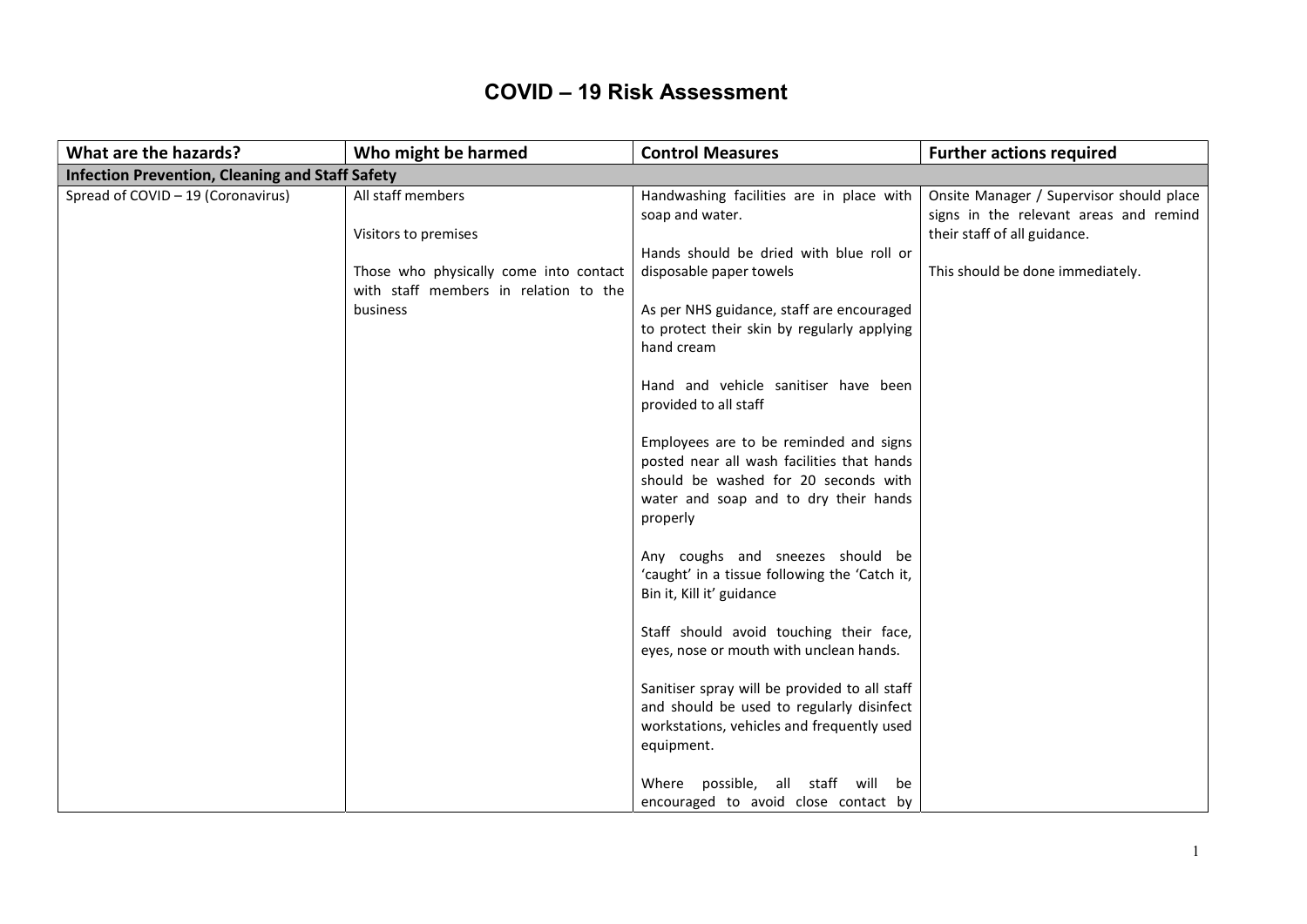|  | aiming to keep a distance of 2 metres (6    |                                           |
|--|---------------------------------------------|-------------------------------------------|
|  |                                             |                                           |
|  | feet) from others                           |                                           |
|  |                                             |                                           |
|  |                                             |                                           |
|  | Floor markings have been placed on the      |                                           |
|  |                                             |                                           |
|  | floor and should be used as a guide to help |                                           |
|  | staff and customers observe the social      |                                           |
|  |                                             |                                           |
|  | distancing rules                            |                                           |
|  |                                             |                                           |
|  |                                             |                                           |
|  | Contact free deliveries and returns have    |                                           |
|  |                                             |                                           |
|  | been implemented and encouraged             |                                           |
|  |                                             |                                           |
|  |                                             |                                           |
|  | The organisation is recognised as an        |                                           |
|  |                                             |                                           |
|  | 'Essential Employer' and should any         |                                           |
|  |                                             |                                           |
|  | member of staff develop symptoms of         |                                           |
|  |                                             |                                           |
|  | COVID $-$ 19, they can referred for testing |                                           |
|  | through the Employer Referral Portal.       |                                           |
|  |                                             |                                           |
|  |                                             |                                           |
|  |                                             |                                           |
|  | Risk Assessments will continually be under  | Directors / Health and Safety Department. |
|  | review to ensure that a safe place of work  | This is ongoing.                          |
|  |                                             |                                           |
|  | is maintained                               |                                           |
|  |                                             |                                           |
|  |                                             |                                           |
|  |                                             |                                           |
|  |                                             |                                           |
|  |                                             |                                           |
|  |                                             |                                           |
|  |                                             |                                           |
|  |                                             |                                           |
|  |                                             |                                           |
|  |                                             |                                           |
|  |                                             |                                           |
|  |                                             |                                           |
|  |                                             |                                           |
|  |                                             |                                           |
|  |                                             |                                           |
|  |                                             |                                           |
|  |                                             |                                           |
|  |                                             |                                           |
|  |                                             |                                           |
|  |                                             |                                           |
|  |                                             |                                           |
|  |                                             |                                           |
|  |                                             |                                           |
|  |                                             |                                           |
|  |                                             |                                           |
|  |                                             |                                           |
|  |                                             |                                           |
|  |                                             |                                           |
|  |                                             |                                           |
|  |                                             |                                           |
|  |                                             |                                           |
|  |                                             |                                           |
|  |                                             |                                           |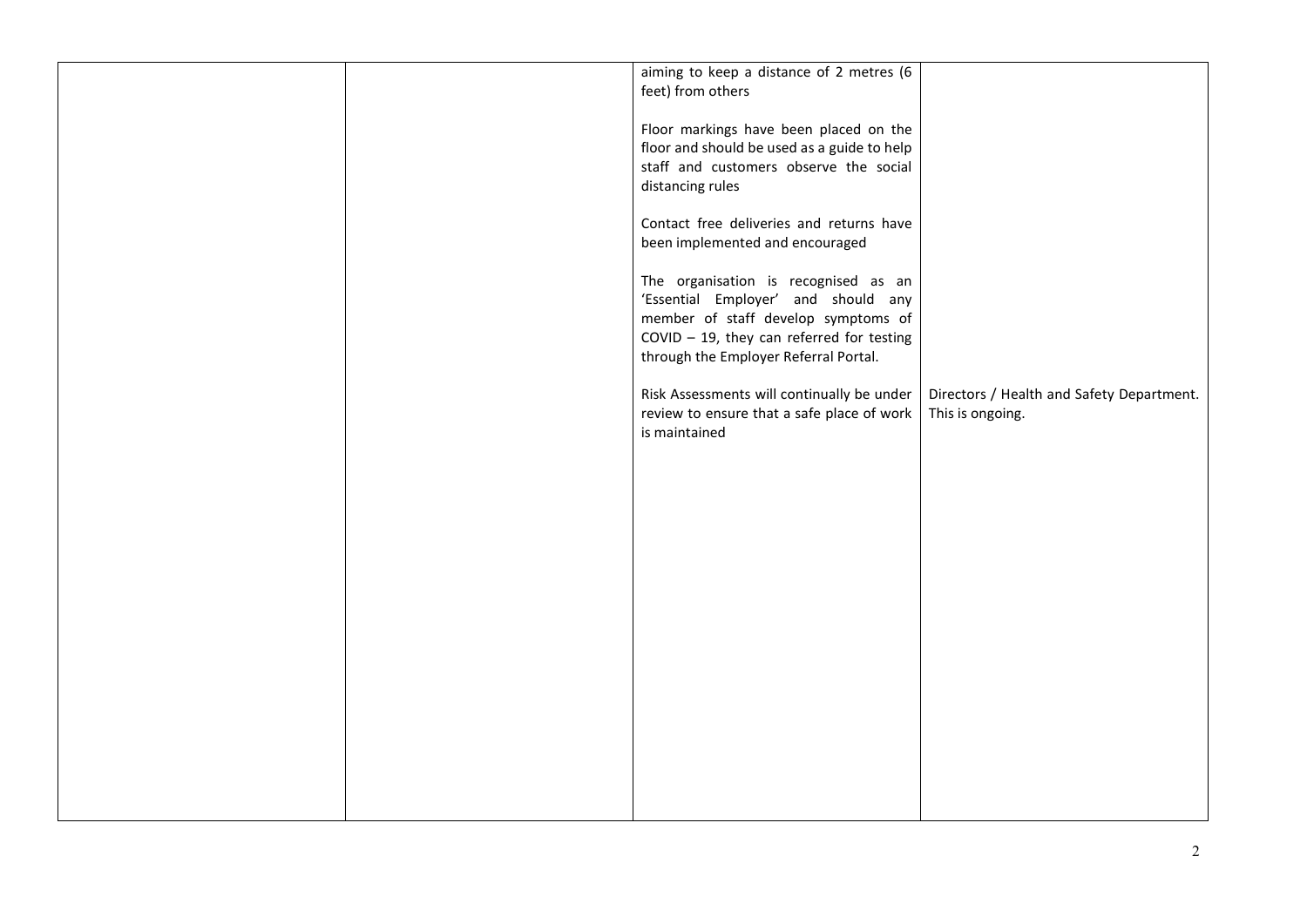| <b>Homeworking and Equipment Sharing</b>                                                          |                                                                                                          |                                                                                                                                                                                                                                                                                                                                                                                                               |                                                                                 |
|---------------------------------------------------------------------------------------------------|----------------------------------------------------------------------------------------------------------|---------------------------------------------------------------------------------------------------------------------------------------------------------------------------------------------------------------------------------------------------------------------------------------------------------------------------------------------------------------------------------------------------------------|---------------------------------------------------------------------------------|
| Staff working together in workplace<br>premises raises the risk of virus<br>transmission          | Staff who are homeworking                                                                                | Homeworking reduces the risk of staff<br>gathering in the<br>workplace<br>and<br>transmitting the virus                                                                                                                                                                                                                                                                                                       | The Management Team and Directors will<br>continually review this               |
| The sharing of equipment presents<br>hazards that raise the risk of virus<br>transmission further |                                                                                                          | Homeworking will be adopted within the<br>organisation to a small percentage of staff<br>whose role and competency allows them<br>to do so. This will be considered on a case<br>$-$ by $-$ case basis.<br>Managers will plan for the optimal<br>number of people needed on site to<br>operate safely and effectively.<br>Equipment should not be shared between<br>staff and use should be limited of high - |                                                                                 |
|                                                                                                   |                                                                                                          | touch equipment e.g. pens                                                                                                                                                                                                                                                                                                                                                                                     |                                                                                 |
| <b>Workplace Social Distancing</b>                                                                |                                                                                                          |                                                                                                                                                                                                                                                                                                                                                                                                               |                                                                                 |
| Lack of social distancing may increase the<br>transmission of COVID-19                            | Staff, visitors and customers who do not<br>acknowledge and participate in social<br>distancing measures | Staff are required to practice social<br>distancing while in and around the<br>workplace while involved in work activities<br>and when travelling to and from work,<br>whenever possible, by:<br>Avoiding non - essential contact<br>with others<br>Keeping a safe distance of at least<br>2 metres<br>Avoiding physical contact with<br>those outside their household                                        | This should be continually in practice by all<br>staff and visitors / customers |
|                                                                                                   |                                                                                                          | Adaptations to work processes to support<br>social distancing will include:<br>Cancelling<br>non<br>essential<br>meetings<br>Essential meetings will be held in                                                                                                                                                                                                                                               |                                                                                 |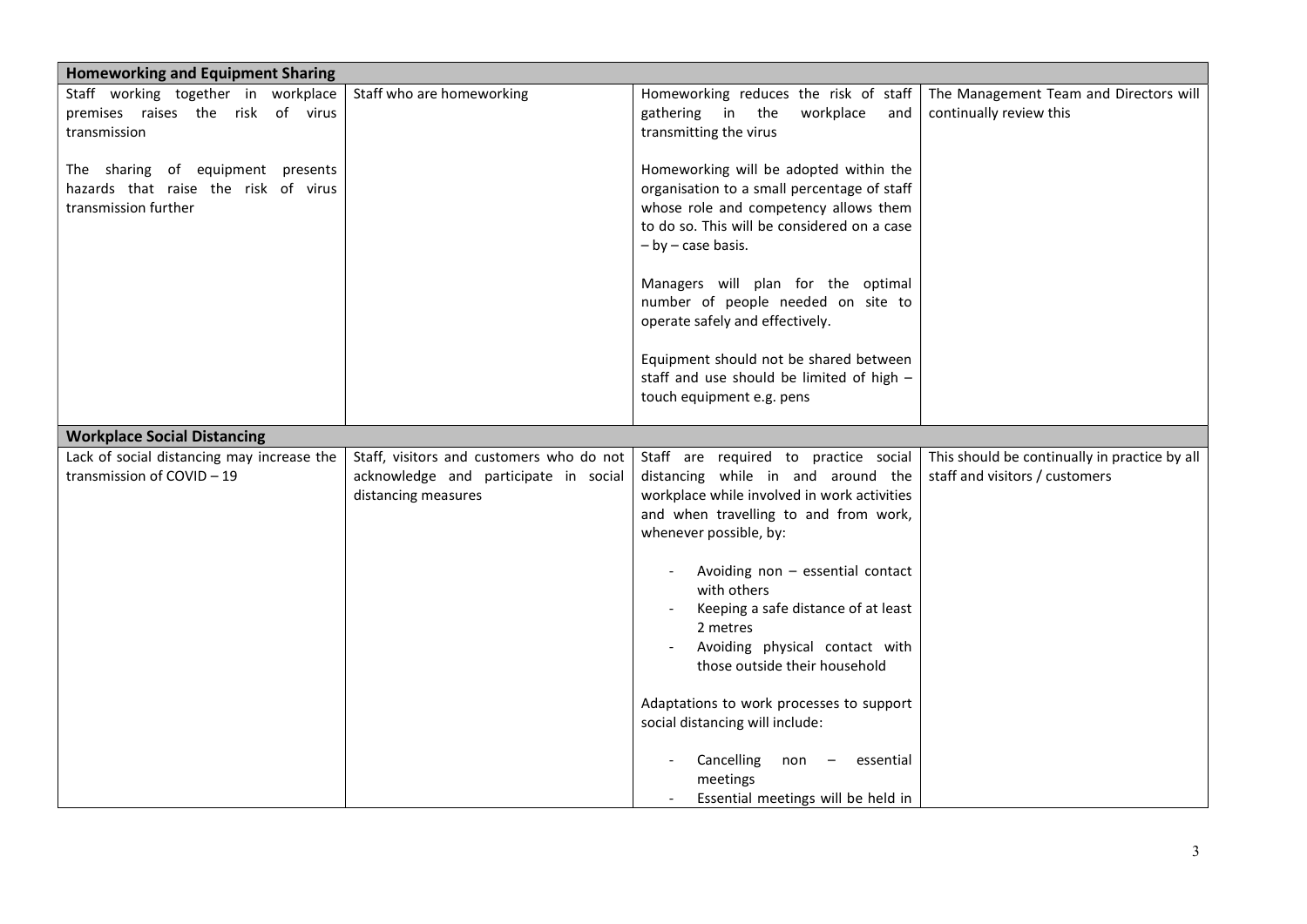| <b>Higher Risk Areas of the Workplace</b> |                                   | well ventilated<br>rooms<br>with<br>appropriate social distancing in<br>place - numbers should be<br>limited to essential members only<br>and use phone and or / video<br>conferencing.<br>Face $-$ to $-$ face meetings,<br>wherever possible,<br>will be<br>replaced with video and / or<br>phone conferencing.<br>Hand sanitiser will be provided at<br>meetings<br>All non - essential training and<br>face $-$ to $-$ face training and<br>recruitment practices will be<br>cancelled<br>Managers / Supervisors should display<br>notices in all premises reminding all staff<br>of the key infection<br>prevention<br>requirements including the need to<br>maintain safe distancing<br>Where social distancing guidelines cannot<br>be followed in full, managers will carry out<br>further risk assessments and consider<br>whether mitigation methods should be<br>put into place such as:<br>Increased hand washing<br>Increased environmental cleaning | This should be completed by all the each<br>branch's onsite Manager / Supervisor |
|-------------------------------------------|-----------------------------------|-------------------------------------------------------------------------------------------------------------------------------------------------------------------------------------------------------------------------------------------------------------------------------------------------------------------------------------------------------------------------------------------------------------------------------------------------------------------------------------------------------------------------------------------------------------------------------------------------------------------------------------------------------------------------------------------------------------------------------------------------------------------------------------------------------------------------------------------------------------------------------------------------------------------------------------------------------------------|----------------------------------------------------------------------------------|
| Some areas of the workplace may present   | All staff who use said facilities | Staff to ensure that the higher - risk traffic                                                                                                                                                                                                                                                                                                                                                                                                                                                                                                                                                                                                                                                                                                                                                                                                                                                                                                                    | All staff must ensure that they adhere to                                        |
|                                           |                                   |                                                                                                                                                                                                                                                                                                                                                                                                                                                                                                                                                                                                                                                                                                                                                                                                                                                                                                                                                                   |                                                                                  |
| a higher risk than others such as staff   |                                   | areas of the workplace are COIVD secure                                                                                                                                                                                                                                                                                                                                                                                                                                                                                                                                                                                                                                                                                                                                                                                                                                                                                                                           | company and government policies j and                                            |
| toilets and staff canteens                |                                   | applying<br>by<br>appropriate<br>safety                                                                                                                                                                                                                                                                                                                                                                                                                                                                                                                                                                                                                                                                                                                                                                                                                                                                                                                           | guidance.                                                                        |
|                                           |                                   | precautions, including:                                                                                                                                                                                                                                                                                                                                                                                                                                                                                                                                                                                                                                                                                                                                                                                                                                                                                                                                           |                                                                                  |
|                                           |                                   |                                                                                                                                                                                                                                                                                                                                                                                                                                                                                                                                                                                                                                                                                                                                                                                                                                                                                                                                                                   |                                                                                  |
| Staff who cough and then proceed to       |                                   | Stressing the need for staff to                                                                                                                                                                                                                                                                                                                                                                                                                                                                                                                                                                                                                                                                                                                                                                                                                                                                                                                                   |                                                                                  |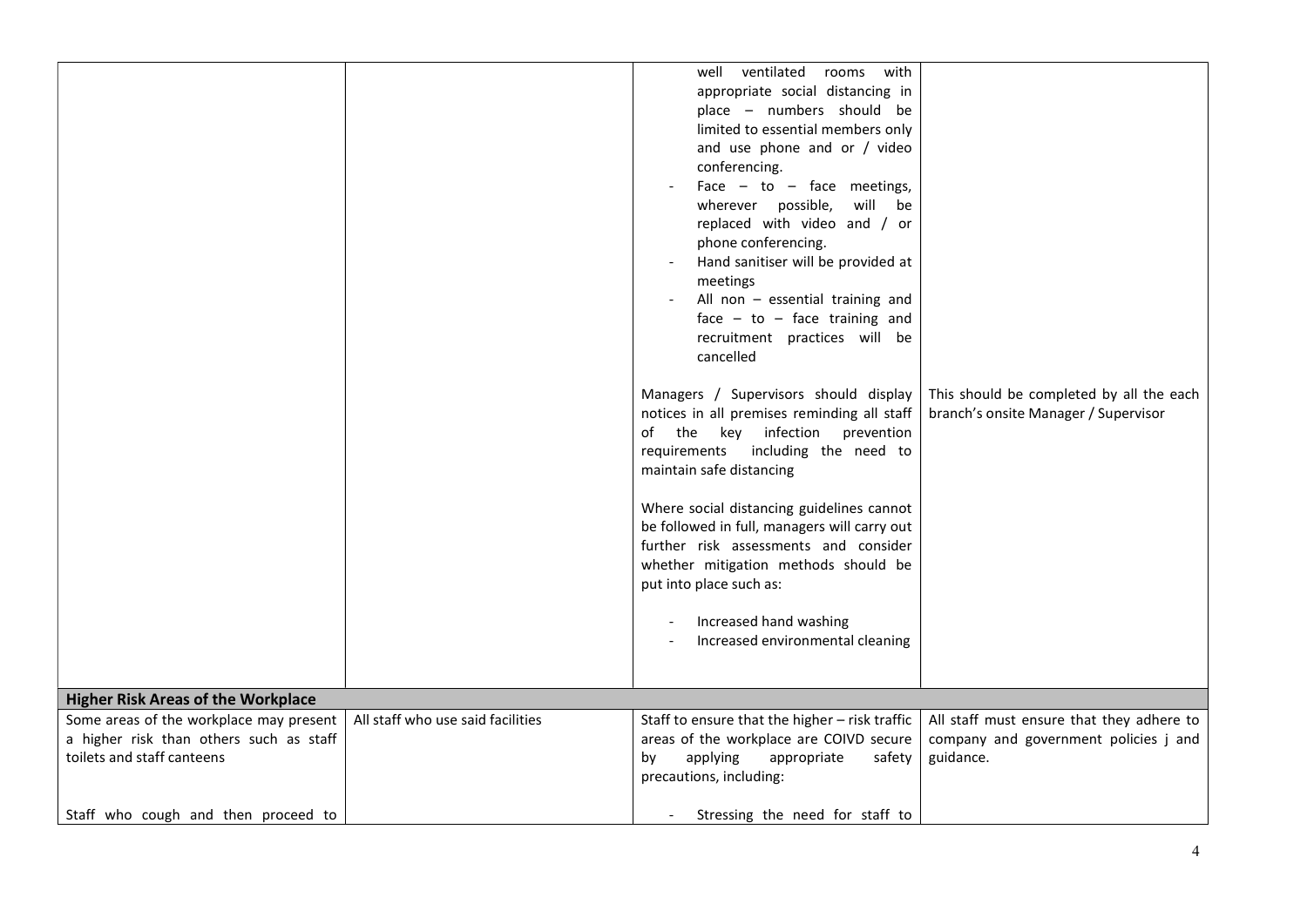| touch door handles, taps and toilet flush        |                                        | follow good hygiene practice at               |                                            |
|--------------------------------------------------|----------------------------------------|-----------------------------------------------|--------------------------------------------|
| handles risk transmission of COVID - 19          |                                        | all times while at work                       |                                            |
|                                                  |                                        | Managers must ensure that                     |                                            |
|                                                  |                                        | adequate<br>hand<br>cleaning                  |                                            |
|                                                  |                                        | resources are provided.                       |                                            |
|                                                  |                                        |                                               |                                            |
|                                                  |                                        | Handwashing posters / guidance                |                                            |
|                                                  |                                        | are to be printed and displayed               |                                            |
|                                                  |                                        | throughout the workplace                      |                                            |
|                                                  |                                        | Numbers should be limited                     |                                            |
|                                                  |                                        | regarding who can use high traffic            |                                            |
|                                                  |                                        | areas such as corridors, stairs and           |                                            |
|                                                  |                                        | toilets at any one time to ensure             |                                            |
|                                                  |                                        | social distancing.                            |                                            |
|                                                  |                                        | There should be increased                     |                                            |
|                                                  |                                        | environmental cleaning                        |                                            |
| <b>Vulnerable and Extremely Vulnerable Staff</b> |                                        |                                               |                                            |
| Some staff may have pre $-$ existing             | All staff members who fall into the    | Staff members who fall into the any of the    | All staff and their management teams       |
| medical conditions which render them             | 'vulnerable' or 'extremely vulnerable' | 'vulnerable' or 'extremely vulnerable'        | should take the relevant precautions. This |
| more vulnerable to the dangers of                | categories detailed:                   | should<br>advise<br>their<br>categories       | is ongoing practice                        |
| coronavirus                                      |                                        | management team accordingly so that the       |                                            |
|                                                  | 70 or older                            | organisation is able to comply with           |                                            |
|                                                  | Are pregnant                           | government health recommendations.            |                                            |
|                                                  | Have a lung condition such as          |                                               |                                            |
|                                                  | asthma, COPD, emphysema or             | No member of staff in the 'extremely          |                                            |
|                                                  | bronchitis (non - severe)              | vulnerable' / 'high - risk' category is       |                                            |
|                                                  | Have heart disease, diabetes,          | expected to come to work during the           |                                            |
|                                                  |                                        |                                               |                                            |
|                                                  | chronic kidney disease or liver        | pandemic crisis or during recovery from       |                                            |
|                                                  | disease                                | the lockdown. These members of staff are      |                                            |
|                                                  | Are taking medication that can         | advised to follow government medical          |                                            |
|                                                  | affect the immune system               | advice and stay at home.                      |                                            |
|                                                  | Are very obese                         |                                               |                                            |
|                                                  |                                        | Staff in the 'vulnerable' / 'moderate - risk' |                                            |
|                                                  | 'Extremely vulnerable' people include: | category will be considered on a case by      |                                            |
|                                                  |                                        | case basis and will be supported,             |                                            |
|                                                  | Those who have had an organ<br>$\sim$  | wherever possible.                            |                                            |
|                                                  | transplant                             |                                               |                                            |
|                                                  | Those who are undergoing               | All reviews of staff roles and safety will be |                                            |
|                                                  | for<br>chemotherapy<br>cancer,         | non - discriminatory and will take into       |                                            |
|                                                  | including immunotherapy                | consideration equality considerations and     |                                            |
|                                                  | Are undergoing an intensive            | protected characteristics under the           |                                            |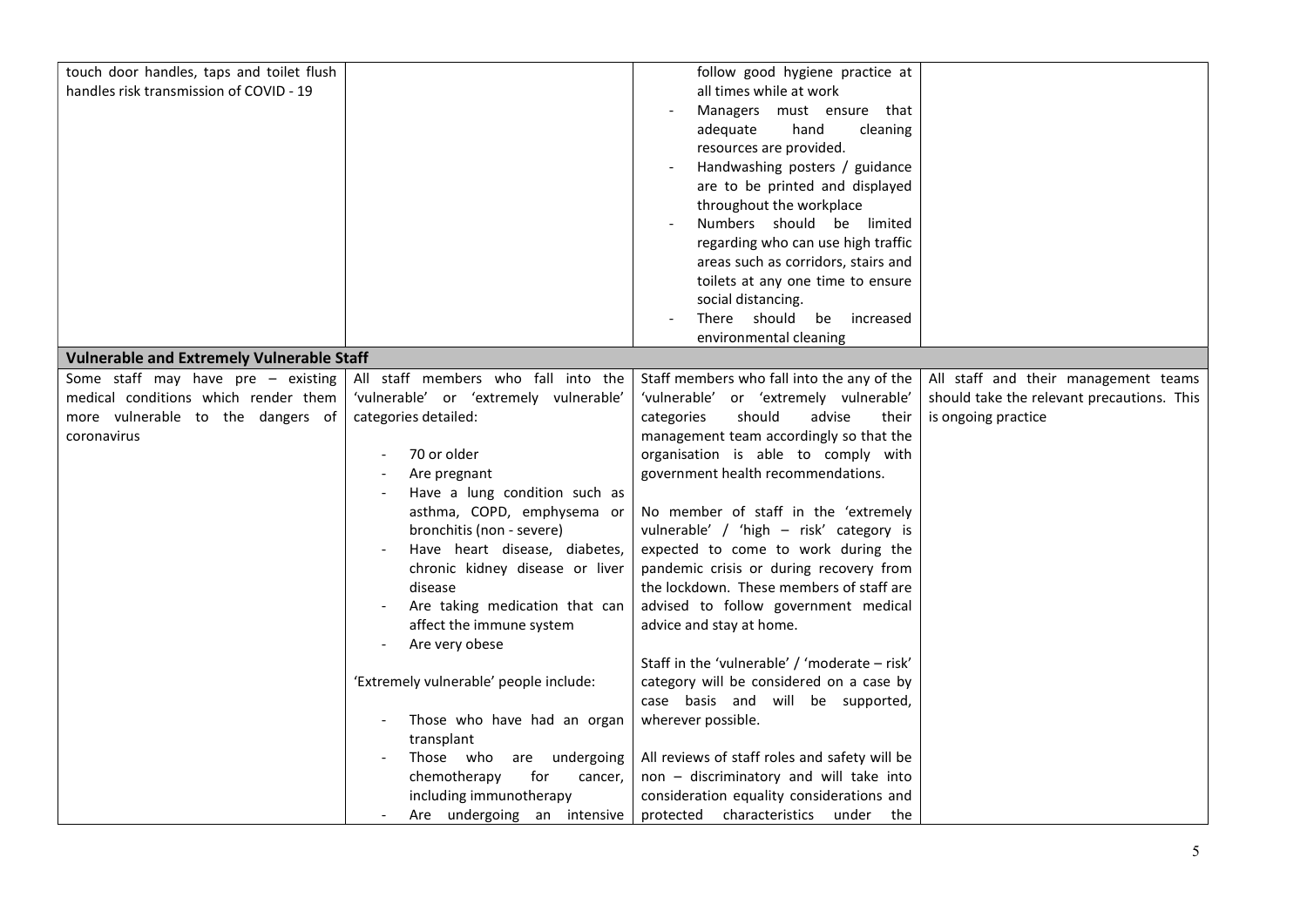|                                         | course of radiotherapy for lung   | Equality Act 2010, e.g. disabled staff. |                                             |
|-----------------------------------------|-----------------------------------|-----------------------------------------|---------------------------------------------|
|                                         | cancer                            |                                         |                                             |
|                                         | Have a severe lung condition such |                                         |                                             |
|                                         | as severe asthma or COPD          |                                         |                                             |
|                                         | Are taking medication that makes  |                                         |                                             |
|                                         | them more susceptible<br>to       |                                         |                                             |
|                                         | infections (such as those on high |                                         |                                             |
|                                         | dose steroids)                    |                                         |                                             |
|                                         | Have a serious heart condition    |                                         |                                             |
|                                         | and are pregnant                  |                                         |                                             |
|                                         |                                   |                                         |                                             |
|                                         | The following PHE advice applies: |                                         |                                             |
|                                         |                                   |                                         |                                             |
|                                         | Those in the 'high risk' /        |                                         |                                             |
|                                         | 'extremely vulnerable' category   |                                         |                                             |
|                                         | are subject to special shielding  |                                         |                                             |
|                                         | arrangements and are advised to   |                                         |                                             |
|                                         | self-isolate and not leave home   |                                         |                                             |
|                                         | for any reason for at least 12    |                                         |                                             |
|                                         | weeks                             |                                         |                                             |
|                                         | Those in the 'moderate risk' /    |                                         |                                             |
|                                         | 'vulnerable' category are advised |                                         |                                             |
|                                         | to stay at home as much as        |                                         |                                             |
|                                         | possible and are able to go to    |                                         |                                             |
|                                         | work if they are not able to work |                                         |                                             |
|                                         | from home                         |                                         |                                             |
|                                         | People in both categories are     |                                         |                                             |
|                                         | advised the government to be      |                                         |                                             |
|                                         | particularly stringent in their   |                                         |                                             |
|                                         | compliance with social distancing |                                         |                                             |
|                                         | requirements.                     |                                         |                                             |
|                                         |                                   |                                         |                                             |
|                                         |                                   |                                         |                                             |
| <b>Staff Health and Staffing Levels</b> |                                   |                                         |                                             |
| Low staffing hazards due to a phased    | Staff who are onsite              | The following safety arrangements apply | All staff should call their line management |
| opening of the business                 |                                   | to staff health and staffing levels:    | and advise them accordingly if they are     |
|                                         |                                   |                                         | experiencing<br>symptoms<br>and<br>the      |
|                                         |                                   | Staff who are required to be in         | management team should communicate          |
|                                         |                                   | work but are sick or self -             | all guidance as required.                   |
|                                         |                                   | isolating<br>should<br>phone            |                                             |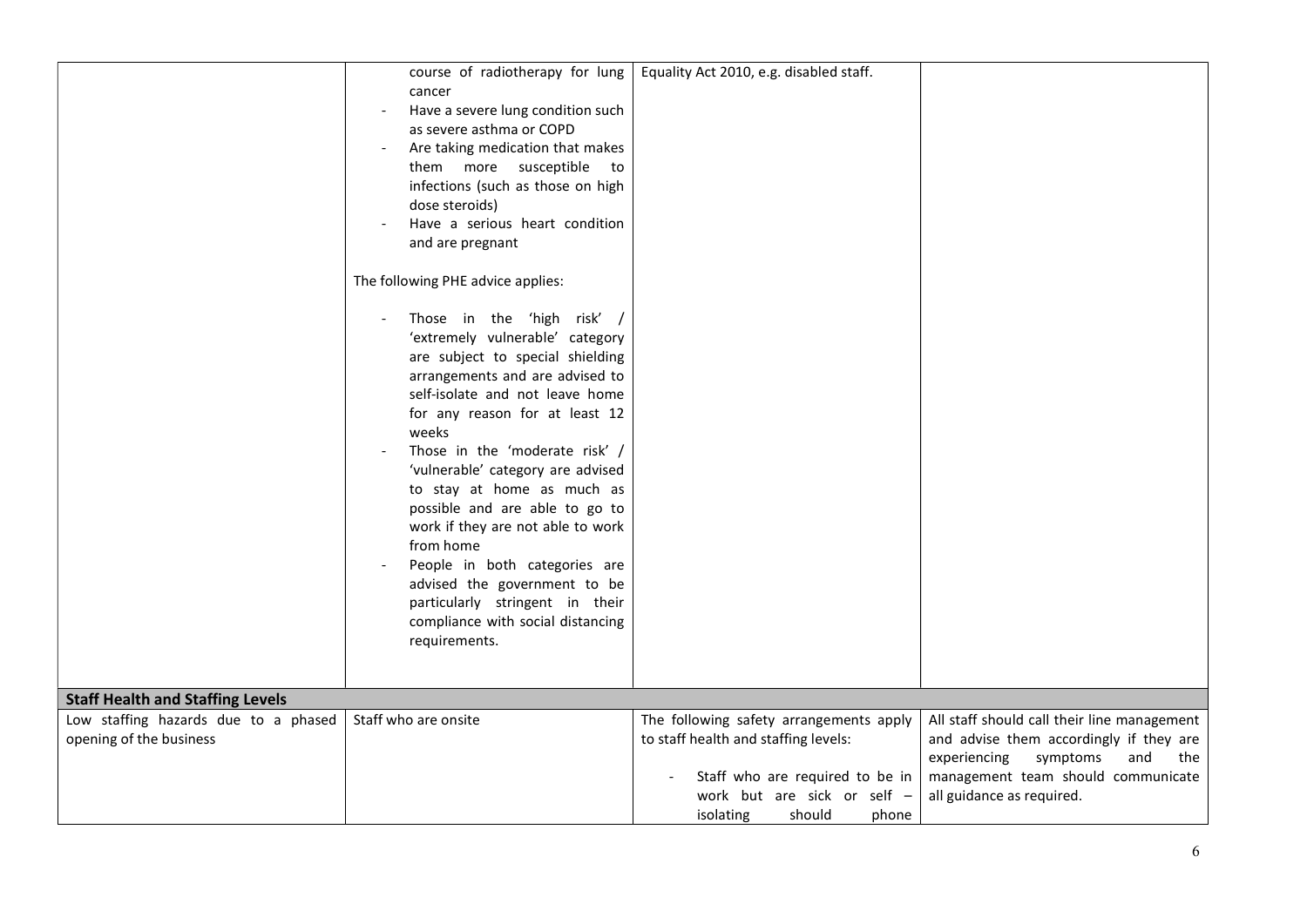|                                              |                                        | immediately and inform their               |                                      |
|----------------------------------------------|----------------------------------------|--------------------------------------------|--------------------------------------|
|                                              |                                        | manager that they will be unable           |                                      |
|                                              |                                        | to attend.                                 |                                      |
|                                              |                                        |                                            |                                      |
|                                              |                                        | It will be communicated to all             |                                      |
|                                              |                                        | staff that no member of staff              |                                      |
|                                              |                                        | should come to work if they are            |                                      |
|                                              |                                        | self-isolating or fi they have             |                                      |
|                                              |                                        | COVID $-19$ symptoms or are                |                                      |
|                                              |                                        | feeling unwell                             |                                      |
| <b>Cases of Possible Infection On - site</b> |                                        |                                            |                                      |
| People becoming unwell whilst on site or a   | Those who come into contact with those | If a member of staff becomes unwell in     | All staff should be aware of company |
| symptomatic person using a branch            | who risk transmission                  | the workplace with coronavirus symptoms    | procedure in this instance           |
|                                              |                                        | (a new continuous cough or a high          |                                      |
|                                              |                                        | temperature) they should be sent home      |                                      |
|                                              |                                        | and advised to follow government advice    |                                      |
|                                              |                                        | to self-isolate.                           |                                      |
|                                              |                                        |                                            |                                      |
|                                              |                                        | The following actions will be taken within |                                      |
|                                              |                                        | the workplace:                             |                                      |
|                                              |                                        |                                            |                                      |
|                                              |                                        | All surfaces that a symptomatic            |                                      |
|                                              |                                        | person has come into contact               |                                      |
|                                              |                                        | with must be cleaned and                   |                                      |
|                                              |                                        | disinfected, especially objects            |                                      |
|                                              |                                        |                                            |                                      |
|                                              |                                        | visibly contaminated with body             |                                      |
|                                              |                                        | fluids<br>and<br>all<br>potentially        |                                      |
|                                              |                                        | contaminated high contact areas            |                                      |
|                                              |                                        | such as toilets.                           |                                      |
|                                              |                                        | Public<br>where<br>areas<br>a              |                                      |
|                                              |                                        | symptomatic<br>individual<br>has           |                                      |
|                                              |                                        | passed through<br>and<br>spent             |                                      |
|                                              |                                        | minimal time, such as corridors            |                                      |
|                                              |                                        | but which are not visibly                  |                                      |
|                                              |                                        | contaminated with bodily fluids            |                                      |
|                                              |                                        | can be cleaned thoroughly as               |                                      |
|                                              |                                        | normal                                     |                                      |
|                                              |                                        | Waste from cleaning of areas               |                                      |
|                                              |                                        | where possible cases have been             |                                      |
|                                              |                                        | should be 'double - bagged', tied          |                                      |
|                                              |                                        | off and placed in a secure holding         |                                      |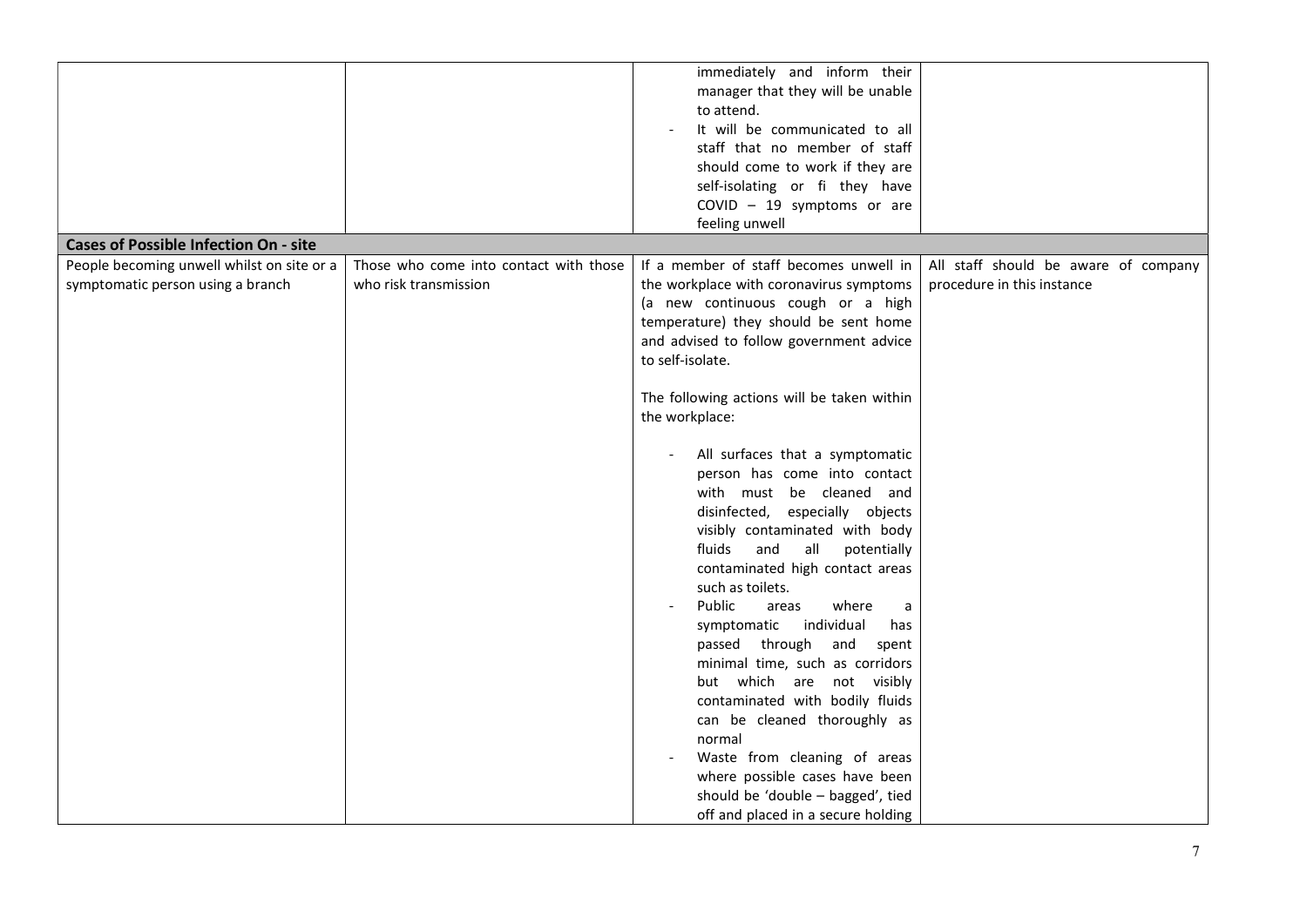|                                                                                               |                                                                                                                                                                                                                                                                                 | area for 72 hours prior to being                                                                                                                                                                                                                                                                                                                                                                                                                                                                                                                                                                                                                         |                                                                                                                                                                                                                    |
|-----------------------------------------------------------------------------------------------|---------------------------------------------------------------------------------------------------------------------------------------------------------------------------------------------------------------------------------------------------------------------------------|----------------------------------------------------------------------------------------------------------------------------------------------------------------------------------------------------------------------------------------------------------------------------------------------------------------------------------------------------------------------------------------------------------------------------------------------------------------------------------------------------------------------------------------------------------------------------------------------------------------------------------------------------------|--------------------------------------------------------------------------------------------------------------------------------------------------------------------------------------------------------------------|
|                                                                                               |                                                                                                                                                                                                                                                                                 | disposed of in general waste                                                                                                                                                                                                                                                                                                                                                                                                                                                                                                                                                                                                                             |                                                                                                                                                                                                                    |
| <b>Business Continuity</b>                                                                    |                                                                                                                                                                                                                                                                                 |                                                                                                                                                                                                                                                                                                                                                                                                                                                                                                                                                                                                                                                          |                                                                                                                                                                                                                    |
| management<br>business<br>Crisis<br>and<br>continuity hazards caused by pandemic<br>emergency | The crisis threatens business continuity<br>and ability to deliver essential services to<br>our customers                                                                                                                                                                       | After lockdown, the following safety<br>arrangements should be applied to<br>establish business recovery:<br>Establish an overall Coronavirus<br>risk management team<br>Ask all departments to review<br>and refresh business continuity<br>plans as necessary<br>appropriate<br>business<br>Devise                                                                                                                                                                                                                                                                                                                                                     | The Company Directors will continually<br>assess and communicate all required<br>guidance.<br>The Health and Safety Department will<br>establish a Coronavirus risk management<br>team. This is currently ongoing. |
|                                                                                               |                                                                                                                                                                                                                                                                                 | recovery plans and keep under<br>constant review                                                                                                                                                                                                                                                                                                                                                                                                                                                                                                                                                                                                         |                                                                                                                                                                                                                    |
| <b>Information</b>                                                                            |                                                                                                                                                                                                                                                                                 |                                                                                                                                                                                                                                                                                                                                                                                                                                                                                                                                                                                                                                                          |                                                                                                                                                                                                                    |
| Hazards caused by lack of information or<br>inaccurate information being circulated           | The pandemic has been accompanied by a<br>large amount of official guidance, some of<br>which may need interpretation. If 'myths'<br>or 'fake news' is allowed to gain traction<br>within the organisation, they can obscure<br>and confuse vital health and safety<br>measures | After lockdown, the following safety<br>arrangements should be applied to<br>mitigate risks caused by misinformation<br>and 'fake news':<br>ensure the safety and<br>To<br>wellbeing of staff,<br>business<br>strategies will be based on<br>accurate information and staff<br>will be given consistent, simple<br>and clear messages<br><b>The</b><br>Coronavirus<br>risk<br>management team will monitor<br>official advice and carefully<br>all<br>policies<br>update<br>and<br>procedures.<br>Managers will be briefed and<br>kept up to date<br>Managers are to be aware of fake<br>news and are to discourage the<br>circulation of misinformation | This will be ongoing for the Coronavirus<br>Management<br>risk<br>Team<br>and<br>the<br>Management Team.                                                                                                           |